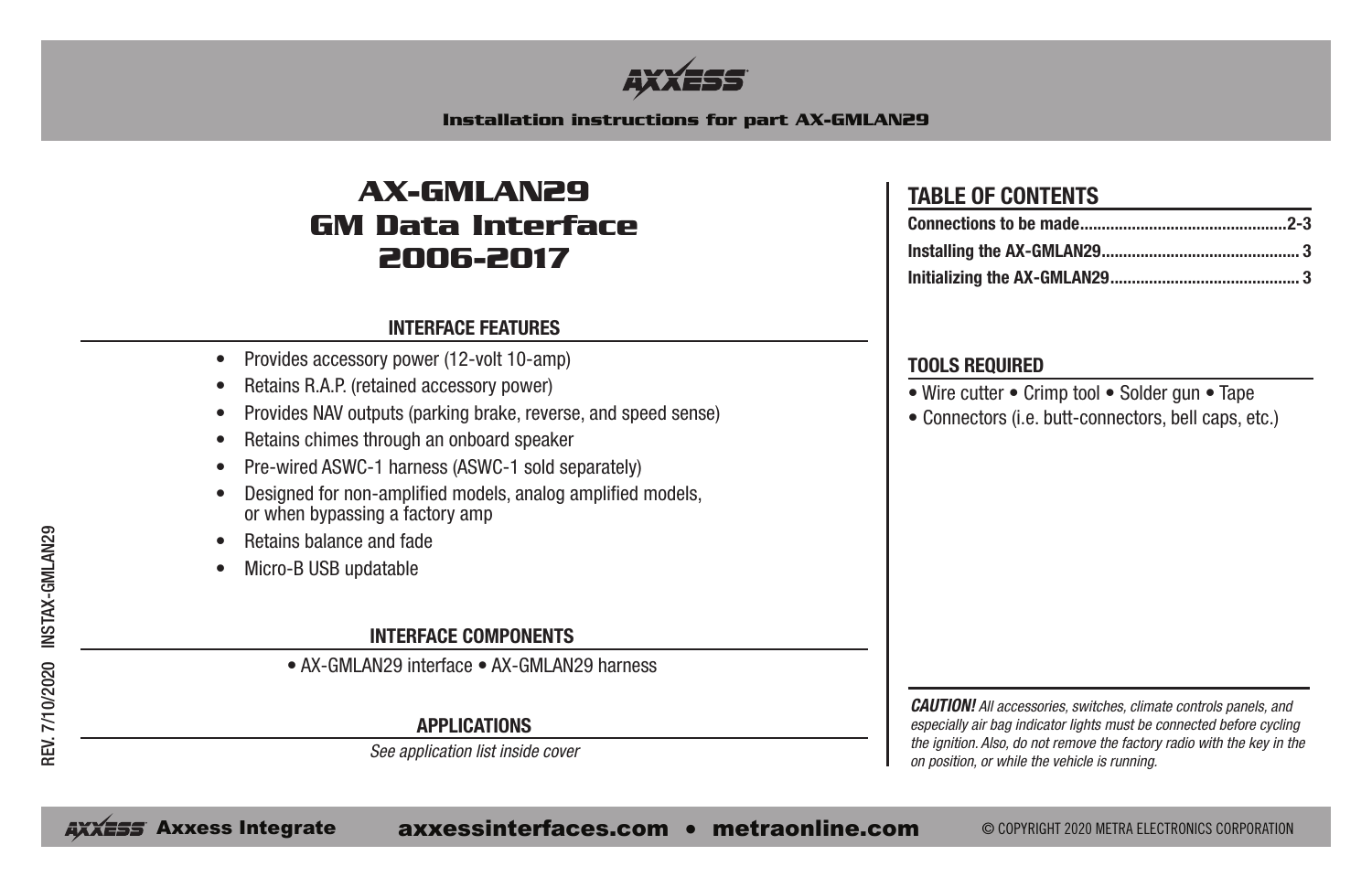

| <b>BUICK</b><br>Enclave<br>Lucerne                                                                                   | 2008-2017<br>2006-2011                                                     | <b>CHEVROLET (CONT)</b><br>Monte Carlo<br>Silverado $^*\Delta$                                               | 2006-2007                                           | <b>GMC</b> (CONT)<br>Yukon /<br>Yukon XL **^                        | 2007-2014                           |
|----------------------------------------------------------------------------------------------------------------------|----------------------------------------------------------------------------|--------------------------------------------------------------------------------------------------------------|-----------------------------------------------------|---------------------------------------------------------------------|-------------------------------------|
| <b>CADILLAC</b><br>$DTS$ <sup>+</sup><br>Fscalade <sup>+</sup><br>SRX <sup>+</sup>                                   | 2006-2011<br>2007-2014<br>2007-2009                                        | (new body)<br>Silverado 2500/3500 *△ 2014<br>Suburban $^*$ $\Delta$<br>Tahoe $^{**}\Delta$<br>Traverse       | 2007-2013<br>2007-2014<br>2007-2014<br>2009-2017    | <b>HUMMER</b><br>$H2$ <sup>+</sup><br><b>PONTIAC</b><br>Torrent     | 2008-2009<br>2007-2009              |
| <b>CHEVROLET</b><br>Avalanche $* \Delta$<br>Captiva Sport<br>Equinox<br>Express ‡<br><i>Impala</i><br>Impala Limited | 2007-2013<br>2012-2015<br>2007-2009<br>2008-2015<br>2006-2013<br>2014-2016 | <b>GMC</b><br>Acadia<br>Acadia Limited<br>Savana‡<br>Sierra * <sup>^</sup><br>Sierra 2500/3500 * $\triangle$ | 2007-2016<br>2017<br>2008-2015<br>2007-2013<br>2014 | <b>SATURN</b><br>Outlook<br><b>VUE</b><br><b>SUZUKI</b><br>$XI - 7$ | 2007-2010<br>2008-2010<br>2007-2009 |

These vehicles have a digital amp option. Please reference the "Service Parts Identification" sticker located in the glove box for the RPO code Y91. If Y91 is present, then the vehicle is equipped with a digital amplifier.

\*\* These vehicles have a digital amp option. Please reference the "Service Parts Identification" sticker located in the glove box for the RPO code STZ or Y91. If STZ or Y91 is present, then the vehicle is equipped with a digital amplifier.

- † *These vehicles are standard for a digital amplifier.*
- *‡ For 2013-2015, if the vehicle is equipped with OE navigation, use the AXADBXH-GM4.*
- ∆ *In 2012-Up, if the vehicle is equipped with OE navigation, use the AXADBXH-GM4.*

# **Application Connections to be made**

### **From the AX-GMLAN29 harness to the aftermarket radio:**

- •Connect the **Black** wire to the ground wire.
- •Connect the **Yellow** wire to the battery wire.
- •Connect the **Red** wire to the accessory wire.
- •Connect the **Blue** wire to the amp turn on wire.
- •If the aftermarket radio has an illumination wire, connect the **Orange** wire to it.
- •Connect the **Gray** wire to the right front positive speaker output.
- •Connect the **Gray/Black** wire to the right front negative speaker output.
- •Connect the **White** wire to the left front positive speaker output.
- •Connect the **White/Black** wire to the left front negative speaker output.
- •Connect the **Green** wire to the left rear positive speaker output.
- •Connect the **Green/Black** wire to the left rear negative speaker output.
- •Connect the **Purple** wire to the right rear positive speaker output.
- •Connect the **Purple/Black** wire to the right rear negative speaker output.

*The following (3) wires are only for multimedia/navigation radios that require these wires.*

- •Connect the **Blue/Pink** wire to the VSS/speed sense wire.
- •Connect the **Green/Purple** wire to the reverse wire.
- •Connect the **Light Green** wire to the parking brake wire.

*Continued on the next page*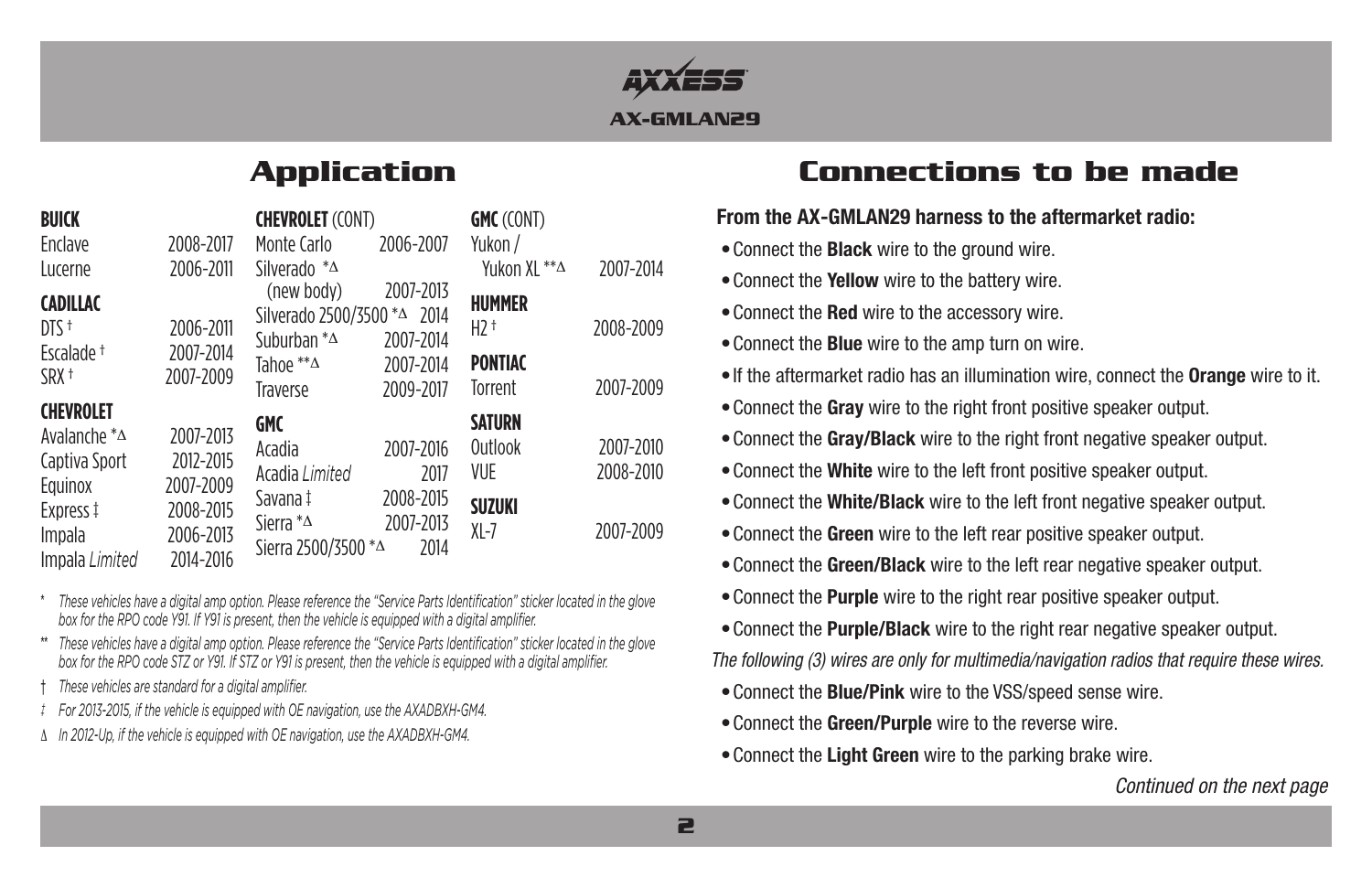

# **Connections to be made** (Cont) **Installing the AX-GMLAN29**

### **12-pin pre-wired ASWC-1 harness:**

• This harness is to be used along with the optional ASWC-1 (not included) to retain steering wheel audio controls. If the ASWC-1 is not being used, disregard this harness. If it will be used, please refer to the ASWC-1 instructions for radio connections and programming.

**Note:** *Disregard the harness that comes with the ASWC-1.*

#### **With the key in the off position:**

• Connect the AX-GMLAN29 harness into the interface, and then to the wiring harness in the vehicle.

**Note:** *If using the ASWC-1, connect it after you initialize and test the AX-GMLAN29, with the key in the off position.*

# **Initializing the AX-GMLAN29**

**Attention!** *If the interface loses power for any reason, the following steps will need to be performed again. Also, if installing an ASWC-1 connect it after you initialize and test the interface/radio, with the key in the off position.*

• Turn the key (or push-to-start button) to the ignition position and wait until the radio comes on.

**Note:** *If the radio does not come on within 60 seconds, turn the key to the off position, disconnect the interface, check all connections, reconnect the interface, and then try again.*

• Turn the key to the off position, and then to the accessory position. Test all functions of the installation for proper operation, before reassembling the dash.